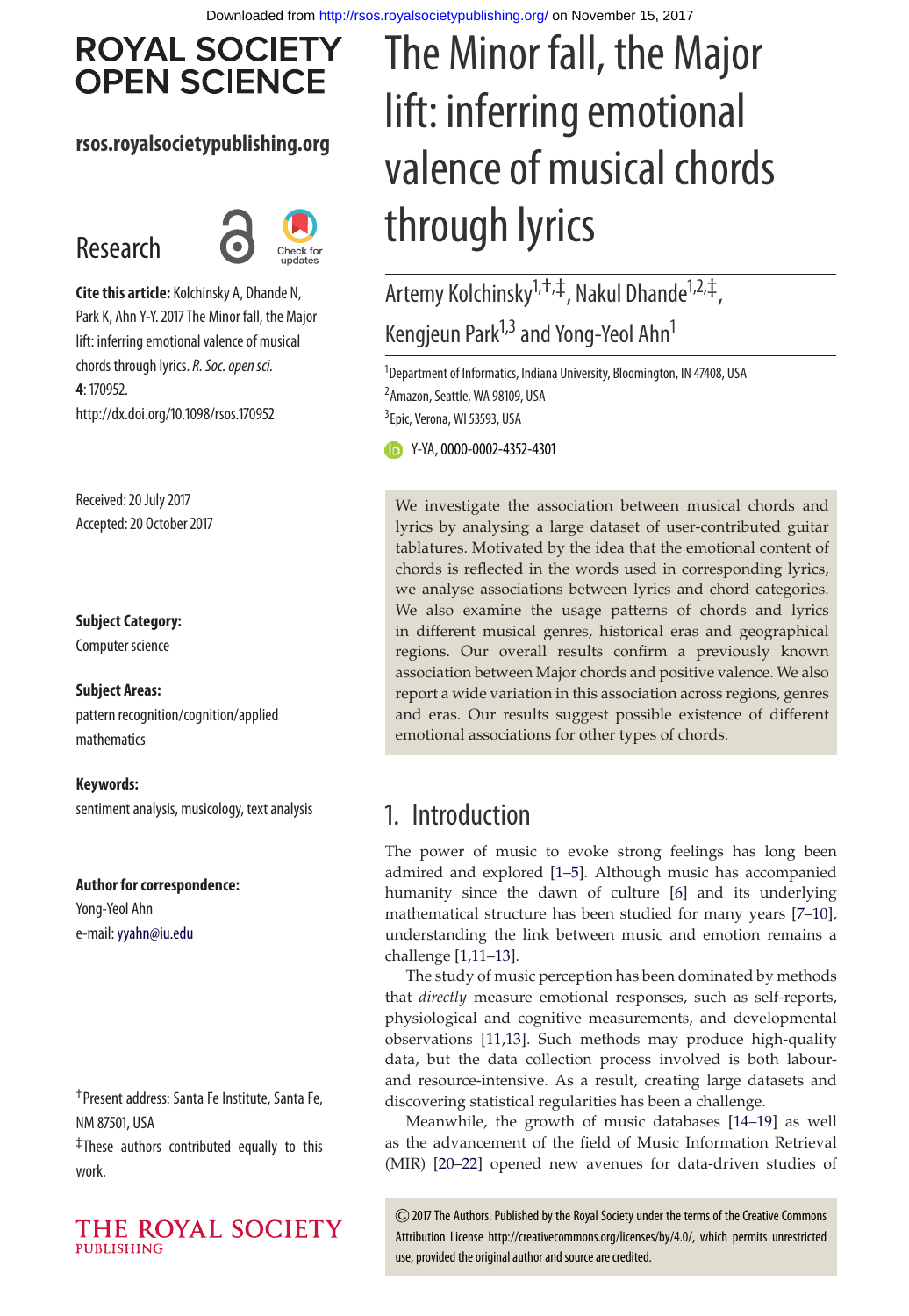# **Tablatures**

<span id="page-1-0"></span>

**Figure 1.** A schematic of our process of collecting guitar tablatures and metadata, parsing chord–word associations and analysing the results using data mining and sentiment analysis. Note that 'genre' is an album-specific label, while 'era' and 'region' are artist-specific labels (rather than song-specific).

music. For instance, sentiment analysis [\[23–](#page-9-11)[26\]](#page-9-12) has been applied to uncover a long-term trend of declining valence in popular song lyrics [\[27](#page-9-13)[,28\]](#page-9-14). It has been shown that the lexical features from lyrics [\[29–](#page-9-15)[34\]](#page-9-16), metadata [\[35\]](#page-9-17), social tags [\[36,](#page-9-18)[37\]](#page-9-19) and audio-based features can be used to predict the mood of a song. There has been also an attempt to examine the associations between lyrics and individual chords using a machine translation approach, which confirmed the notion that Major and Minor chords are associated with happy and sad words respectively [\[38\]](#page-9-20).

Here, we propose a novel method to study the associations between chord types and emotional valence. In particular, we use sentiment analysis to analyse *chord categories* (e.g. Major and Minor) and their associations with sentiment and words across genres, regions and eras.

To do so, we adopt a sentiment analysis method that uses the crowd-sourced *LabMT 1.0* valence lexicon [\[24](#page-9-21)[,39\]](#page-9-22). Valence is one of the two basic emotional axes [\[13\]](#page-9-6), with higher valence corresponding to more attractive/positive emotion. The lexicon contains valence scores ranging from 0.0 (saddest) to 9.0 (happiest) for 10 222 common English words obtained by surveying Amazon's Mechanical Turk workers. The overall valence of a piece of text, such as a sentence or document, is measured by averaging the valence score of individual words within the text. This method has been successfully used to obtain insight into a wide variety of corpora [\[40](#page-9-23)[–43\]](#page-9-24).

Here, we apply this sentiment analysis method to a dataset of guitar tablatures—which contain both lyrics and chords—extracted from [ultimate-guitar.com.](http://ultimate-guitar.com) We collect all words that appear with a specific chord and create a large 'bag of words'—a frequency list of words—for each chord [\(figure 1\)](#page-1-0). We perform our analysis by aggregating chords based on their 'chord category' (e.g. Major chords, Minor chords, Dominant 7th chords, etc.). In addition, we also acquire metadata from the Gracenote API regarding the genre of albums, as well as era and geographical region of musical artists. We then perform our analysis of associations between lyrics sentiment and chords within the categories of genre, era and region. Details of our methodology are described in the next section.

# 2. Material and methods

Guitar tabs were obtained from [ultimate-guitar.com](http://ultimate-guitar.com) [\[18\]](#page-9-25), a large online user-generated database of tabs, while information about album genre, artist era and artist region was obtained from Gracenote API [\[19\]](#page-9-8), an online musical metadata service.

## 2.1. Chords–lyrics association

[ultimate-guitar.com](http://ultimate-guitar.com) is one of the largest user-contributed tab archives, hosting more than 800 000 songs. We examined 123 837 songs that passed the following criteria: (i) we only kept guitar tabs and ignored

R. Soc.

................................................

open

sci. **4**: 170952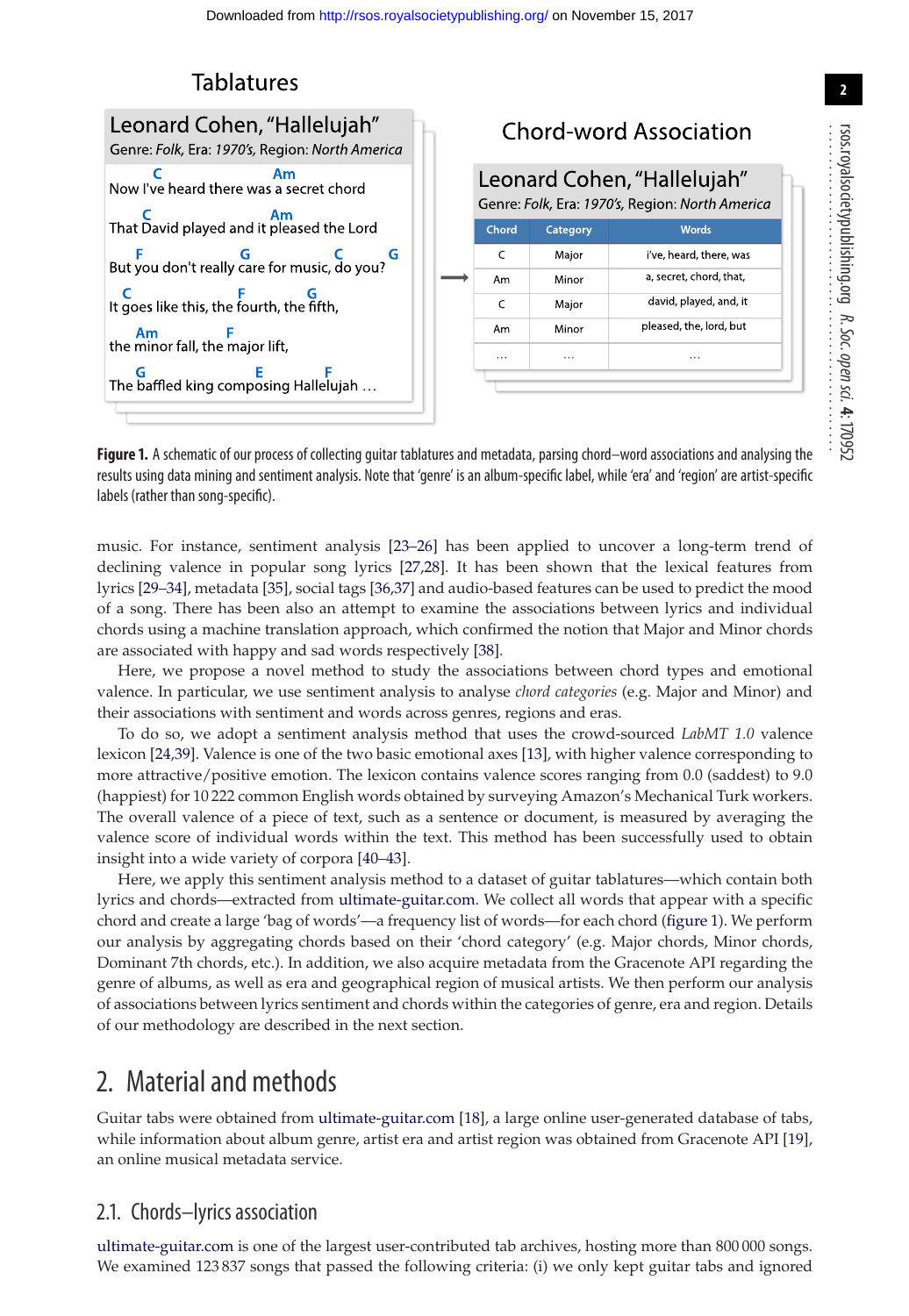those for other instruments such as the ukulele; (ii) we ignored non-English songs (those having less than half of their words in an English word list [\[44\]](#page-9-26) or identified as non-English by the langdetect library [\[45\]](#page-9-27)); (iii) when multiple tabs were available for a song, we kept only the one with the highest userassigned rating. We then cleaned the raw HTML sources and extracted chords and lyrics transcriptions. As an example, [figure 1](#page-1-0) shows how the tablature of Leonard Cohen's 'Hallelujah' [\[46\]](#page-10-0) is processed to produce a chord-lyrics table.

Sometimes, chord symbols appeared in the middle of words; in such cases, we associated the entire words with the chord that appears in its middle, rather than the previous chord. In addition, chords that could not be successfully parsed or that had no associated lyrics were dropped.

# 2.2. Metadata collection using Gracenote API

We used the Gracenote API [\(http://gracenote.com\)](http://gracenote.com) to obtain metadata about artists and song albums. We queried the title and the artist name of the 124 101 songs that were initially obtained from [ultimate-guitar.com,](http://ultimate-guitar.com) successfully retrieving Gracenote records for 89 821 songs. Songs that did not match a Gracenote record were dropped. For each song, we extracted the following metadata fields:

- The geographic *region* from which the artist originated (e.g. *North America*). This was extracted from the highest-level geographic labels provided by Gracenote.
- The musical *genre* (e.g. *50s Rock*). This was extracted from the second-level genre labels assigned to each album by Gracenote.
- The historical *era* at the level of decades (e.g. *1970s*). This was extracted from the first-level era labels assigned to each artist by Gracenote. Approximately 6000 songs were not assigned to an era, in which case they were assigned to the decade of the album release year as specified by Gracenote.

In our analysis, we reported individual statistics only for the most popular regions (*Asia*, *Australia/Oceania*, *North America*, *Scandinavia*, *Western Europe*), genres (top 20 most popular genres), and eras (1950s through 2010s).

# 2.3. Determining chord categories

We normalized chord names and classified them into chord categories according to chord notation rules from an online resource [\[47\]](#page-10-1). All valid chord names begin with one or two characters indicating the root note (e.g. G or Bb) which are followed by characters which indicate the *chord category*. We considered the following chord categories [\[48\]](#page-10-2):

- **Major**: A Major chord is a triad with a root, a Major third and a perfect fifth. Major chords are indicated using either only the root note, or the root note followed by M or maj. For instance,  $F$ , FM, G, Gmaj were considered Major chords.
- **Minor**: A Minor chord is also a triad, containing a root, Minor third and a perfect fifth. The notation for Minor chords is to have the root note followed by m or min. For example, Emin, F#m and Bbm were considered Minor chords.
- **7th**: A seventh chord has seventh interval in addition to a Major or Minor triad. A **Major 7th** consists of a Major triad and an additional Major seventh, and is indicated by the root note followed by M7 or maj7 (e.g. GM7). A **Minor 7th** consists of a Minor triad with an additional Minor seventh, and is indicated by the root note followed by m7 or min7 (e.g. Fm7). A **Dominant 7th** is a diatonic seventh chord that consists of a Major triad with additional Minor seventh, and is indicated by the root note followed by the numeral 7 or dom7 (e.g. D7, Gdom7).
- **Special chords with '\*'**: In tab notation, the asterisk '\*' is used to indicate special instructions and can have many different meanings. For instance,  $G*$  may indicate that the  $G$  should be played with a palm mute, with a single strum, or some other special instruction usually indicated in free text in the tablature. Because in most cases the underlying chord is still played, in this study we map chords with asterisks to their respective non-asterisk versions. For instance, we consider G\* to be the same as G and  $C7*$  to be the same as C7.
- **Other chords**: There were several other categories of chords that we do not analyse individually in this study. One of these is *Power* chords, which are dyads consisting of a root and a perfect fifth. Because Power chords are highly genre specific, and because they sometimes function musically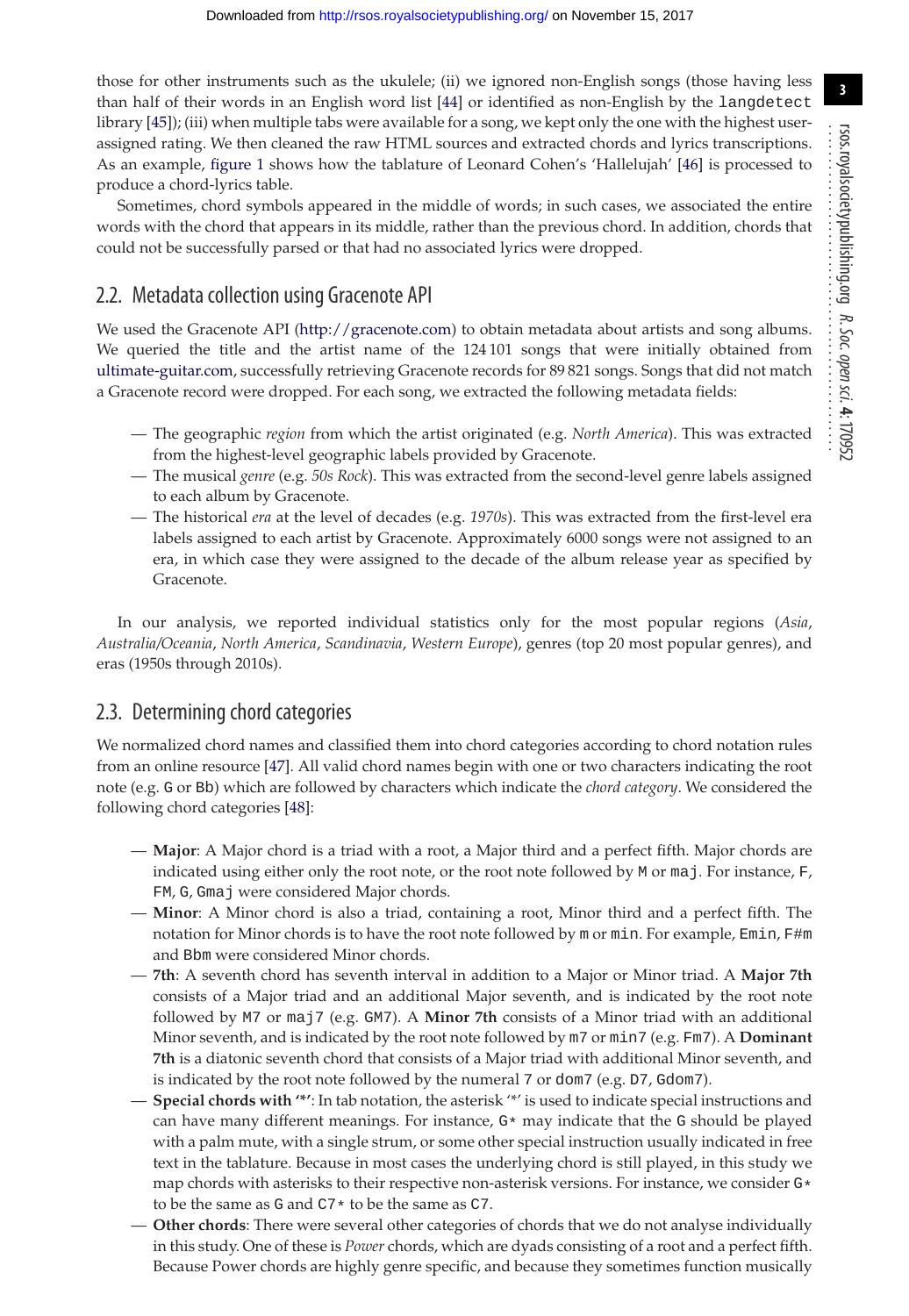<span id="page-3-0"></span>

**Figure 2.** Prevalence of different chord categories within the dataset (note logarithmic scale).

as Minor or Major chords, we eliminated them from our study. For reasons of simplicity and statistical significance, we also eliminated several other categories of chords, such as *Augmented* and *Diminished* chords, which appeared infrequently in our dataset.

In total, we analysed 924 418 chords (see the next subsection). [Figure 2](#page-3-0) shows the prevalence of different chord categories among these chords.

### 2.4. Sentiment analysis

Sentiment analysis was used to measure the valence (happiness versus unhappiness) of chord lyrics. We employed a simple methodology based on a crowd-sourced valence lexicon (LabMT 1.0) [\[24](#page-9-21)[,39\]](#page-9-22). This method was chosen because (i) it is simple and scalable, (ii) it is *transparent*, allowing us to calculate the contribution from each word to the final valence score and (iii) it has been shown to be useful in many studies [\[40](#page-9-23)[–43\]](#page-9-24). The LabMT 1.0 lexicon contains valence scores ranging from 0.0 (saddest) to 9.0 (happiest) for 10 222 common English words as obtained by surveying Amazon's Mechanical Turk workers. The valence assigned to some sequence of words (e.g. words in the lyrics corresponding to Major chords) was computed by mapping each word to its corresponding valence score and then computing the mean. Words not found in the LabMT lexicon were ignored; in addition, following recommended practices for increasing sentiment signal [\[24\]](#page-9-21), we ignored emotionally neutral words having a valence strictly between 3.0 and 7.0. Chords that were not associated with any sentiment-mapped words were ignored. The final dataset contained 924 418 chords from 86 627 songs.

#### 2.5. Word shift graphs

In order to show *how* a set of lyrics (e.g. lyrics corresponding to songs in the *Punk* genre) differs from the overall lyrics dataset, we use the *word shift graphs* [\[27](#page-9-13)[,41\]](#page-9-28). We designate the whole dataset as the *reference* (baseline) corpus and call the set of lyrics that we want to compare *comparison corpus*. The difference in their overall valence can now be broken down into the contribution from each individual word. Increased valence can result from either having a higher *prevalence* (frequency of occurrence) of high-valence words or a lower prevalence of low-valence words. Conversely, lower valence can result from having a higher prevalence of low-valence words or a lower prevalence of high-valence words. The percentage contribution of an individual word *i* to the valence difference between a comparison and reference corpus can be expressed as:

$$
100 \times \frac{\overbrace{\left(h_i - h^{\text{(ref)}}\right)}^{+/-} \overbrace{\left(p_i - p_i^{\text{(ref)}}\right)}^{+/+}}{\left|h^{\text{(comp)}} - h^{\text{(ref)}}\right|},
$$

where  $h_i$  is the valence score of word *i* in the lexicon,  $h^{\text{(ref)}}$  and  $h^{\text{(comp)}}$  are the mean valences of the words in the reference corpus and comparison corpus respectively,  $p_i$  is the normalized frequency of word *i* in the comparison corpus, and  $p_i^{(ref)}$  is the normalized frequency of word *i* in the reference corpus (normalized frequencies are computed as  $p_i = n_i / \sum_{i'} n_{i'}$ , where  $n_i$  is the number of occurrences of word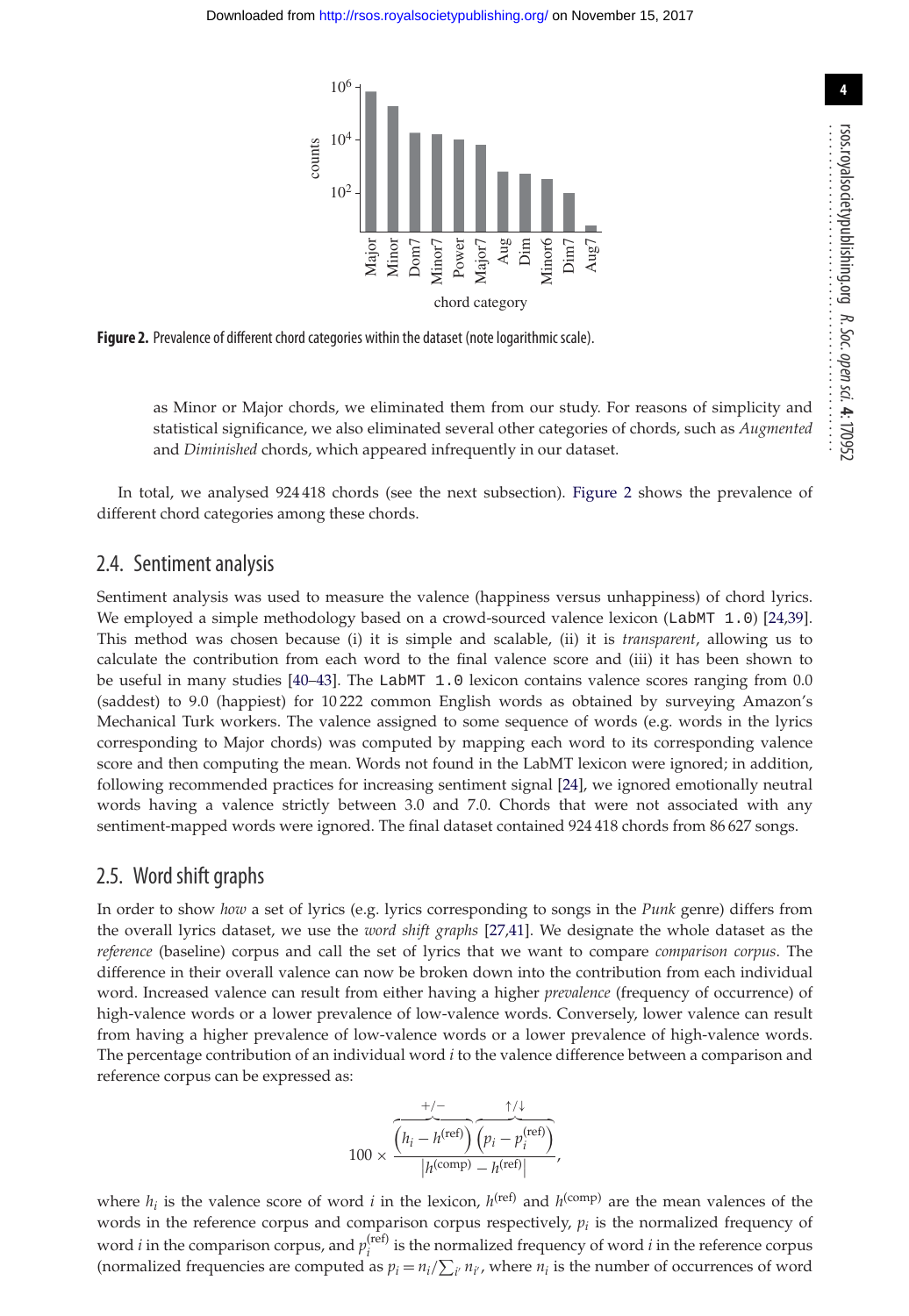<span id="page-4-0"></span>

**Figure 3.** (a) Mean valence for chord categories. Error bars indicate 95% CI of the mean (error bars for Minor and Major chords are smaller than the symbols). ( $b-f$ ) Word shift plots for different chord categories. High-valence words are indicated using ' $+$ ' symbol and orange colour, while low-valence words are indicated by '−' symbol and blue colour. Words that are overexpressed in the lyrics corresponding to a given chord category are indicated by '↑', while underexpressed words are indicated by '↓'.

*i*). The first term (indicated by '+*/*−') measures the difference in word valence between word *i* and the mean valence of the reference corpus, while the second term (indicated by ↑ */* ↓) looks at the difference in word prevalence between the comparison and reference corpus. In plotting the word shift graphs, for each word we use +*/*− signs and blue/orange bar colours to indicate the (positive or negative) sign of the valence term and ↑ */* ↓ arrows to indicate the sign of the prevalence term.

### 2.6. Model comparison

In the Results section, we evaluate what explanatory factors (chord category, genre, era and region) best account for differences in valence scores. Using the statsmodels toolbox [\[49\]](#page-10-3), we estimated linear regression models where the mean valence of each chord served as the response variable and the most popular chord categories, genres, eras and regions served as the categorical predictor variables. The variance of the residuals was used to compute the proportion of variance explained when using each factor in turn.

We also compared models that used combinations of factors. As before, we fit linear models that predicted valence. Now, however, explanatory factors were added in a greedy fashion, with each additional factor to minimize the Akaike information criterion (AIC) of the overall model.

# 3. Results

### 3.1. Valence of chord categories

We measure the mean valence of lyrics associated with different chord categories [\(figure 3](#page-4-0)*a*). We find that Major chords have higher valence than Minor chords, concurring with numerous studies which argue that human subjects perceive Major chords as more emotionally positive than Minor chords [\[50](#page-10-4)[–52\]](#page-10-5). However, our results suggest that Major chords are not the happiest: all three categories of 7th chords considered here (Minor 7th, Major 7th and Dominant 7th) exhibit higher valence than Major chords. This effect holds with high significance ( $p \ll 10^{-3}$  for all, one-tailed Mann–Whitney tests).

In [figure 3](#page-4-0)*b*–*f*, we use the word shift graphs [\[27\]](#page-9-13) to identify words that contribute most to the difference between the valence of each chord category and baseline (mean valence of all lyrics in the dataset). For instance, 'lost' is a lower-valence word (blue colour and '−' sign) that is underexpressed in Major chords ('↓' sign), increasing the mean valence of Major chords above baseline. Many negative words, such as 'pain', 'fight', 'die' and 'lost' are overexpressed in Minor chord lyrics and under-represented in Major chord lyrics.

Although the three types of 7th chords have similar valence scores [\(figure 3](#page-4-0)*a*), word shift graphs reveals that they may have different 'meanings' in terms of associated words. Overexpressed highvalence words for Dominant 7th chords include terms of endearment or affection, such as 'baby', 'sweet' and 'good' while for Minor 7th chords they are 'life' and 'god'. Lyrics associated with Major 7th chords, on the other hand, have a stronger under-representation of negative words (e.g. 'die' and 'hell').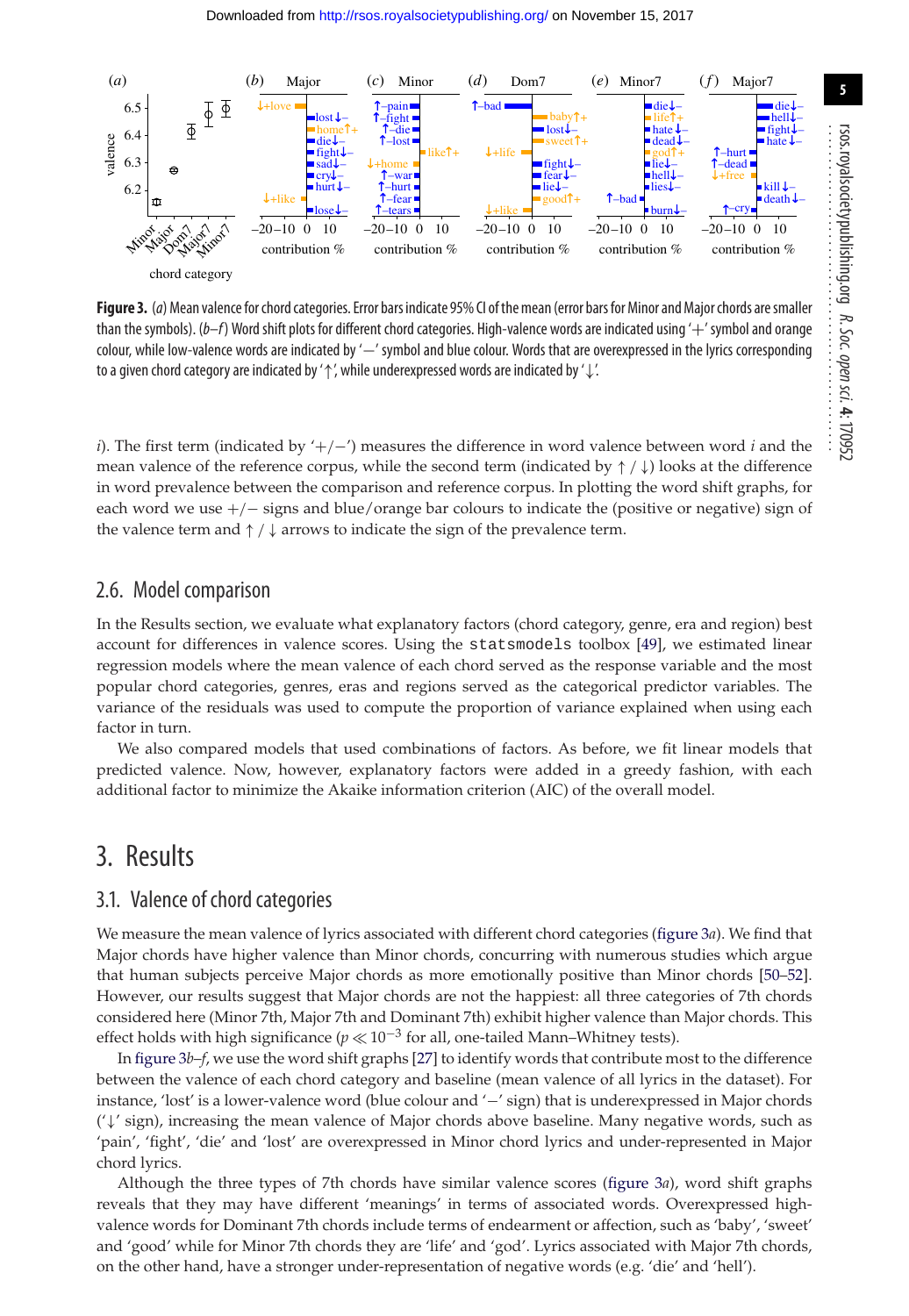<span id="page-5-0"></span>

**Figure 4.** (a) Mean valence of lyrics by album genre. (b) Major versus Minor valence differences for lyrics by album genre. (c) Word shift plot for the Religious genre. (d) Word shift plot for the Punk genre. See caption of [figure 3](#page-4-0) for explanation of word shift plot symbols.

#### 3.2. Genres

We analyse the emotional content and meaning of lyrics from albums in different musical genres. [Figure 4](#page-5-0)*a* shows the mean valence of different genres, demonstrating that an intuitive ranking emerges when genres are sorted by valence: *Religious* and *60s Rock* lyrics reside at the positive end of the spectrum while *Metal* and *Punk* lyrics appear at the most negative.

As mentioned in the previous section, Minor chords have a lower mean valence than Major chords. We computed the numerical *differences* in valence between Major and Minor chords for albums in different genres [\(figure 4](#page-5-0)*b*). All considered genres, with the exception of *Contemporary R&B/Soul*, had a mean valence of Major chords higher than that of Minor chords. Some of the genres with the largest Major versus Minor valence differences include *Classic R&B/Soul*, *Classic Country*, *Religious* and *60s Rock*.

We show word shift graphs for two musical genres: *Religious* [\(figure 4](#page-5-0)*c*) and *Punk* [\(figure 4](#page-5-0)*d*). The highest contributions to the *Religious* genre come from the overexpression of high-valence words having to do with worship ('love', 'praise', 'glory', 'sing'). Conversely, the highest contributions to the *Punk* genre come from the overexpression of low-valence words (e.g. 'dead', 'sick', 'hell'). Some exceptions exist: for example, *Religious* lyrics underexpress high-valence words such as 'baby' and 'like', while *Punk* lyrics underexpress the low-valence word 'cry'.

### 3.3. Era

In this section, we explore sentiment trends for artists across different historical eras. [Figure 5](#page-6-0)*a* shows the mean valence of lyrics in different eras. We find that valence has steadily decreased since the 1950s, confirming results of previous sentiment analysis of lyrics [\[27\]](#page-9-13), which attributed the decline to the recent emergence of 'dark' genres such as metal and punk. However, our results demonstrate that this trend has recently undergone a reversal: lyrics have higher valence in the 2010s era than in the 2000s era.

As in the last section, we analyse differences between Major and Minor chords for lyrics belonging to different eras [\(figure 5](#page-6-0)*b*). Although Major chords have a generally higher valence than Minor chords, surprisingly this distinction does not hold in the 1980s era, in which Minor and Major chord valences are similar. The genres in the 1980s that had Minor chords with higher mean valence than Major chords—in other words, which had an 'inverted' Major/Minor valence pattern—include *Alternative Folk*, *Indie Rock* and *Punk* (data not shown).

rsos.royalsocietypublishing.org

R. Soc.

open

sci. **4**: 170952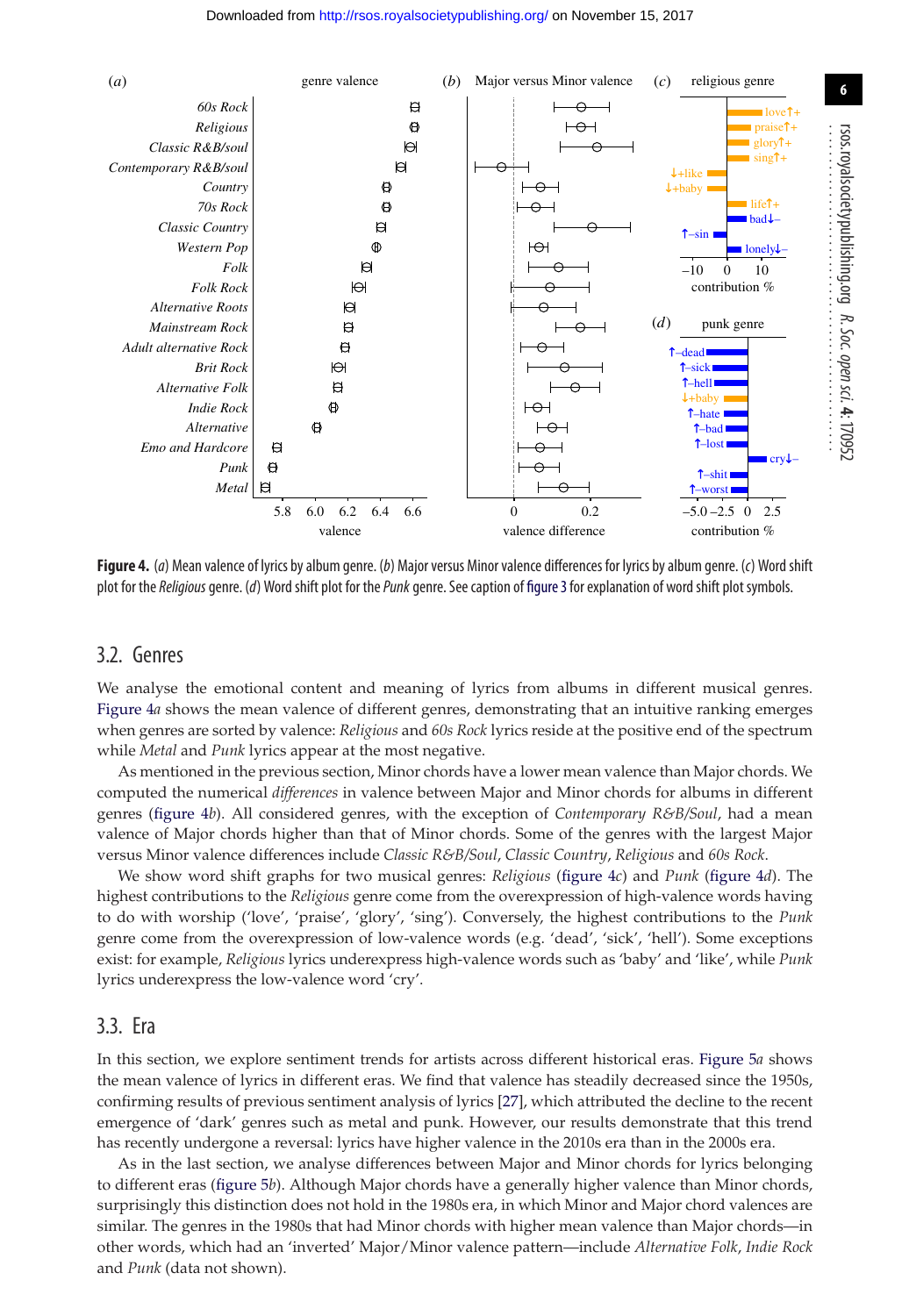<span id="page-6-0"></span>

<span id="page-6-1"></span>**Figure 5.** (a) Mean valence of lyrics by artist era. (b) Major versus Minor valence differences by artist era. (c) Proportion of chords in each chord category in different eras (note logarithmic scale).



**Figure 6.** (a) Mean valence of lyrics by artist region. (b) Major versus Minor valence differences by artist region.

Finally, we report changes in chord usage patterns across time. [Figure 5](#page-6-0)*c* shows the proportion of chords belonging to each chord category in different eras (note the logarithmic scale). Since the 1950s, Major chord usage has been stable while Minor chords usage has been steadily growing. Dominant 7th chords have become less prevalent, while Major 7th and Minor 7th chords had an increase in usage during the 1970s.

The finding that Minor chords have become more prevalent while Dominant 7th chords have become rarer agrees with a recent data-driven study of the evolution of popular music genres [\[53\]](#page-10-6). The authors attribute the latter effect to the decline in the popularity of blues and jazz, which frequently use Dominant 7th chords. However, we find that this effect holds widely, with Dominant 7th chords diminishing in prevalence even when we exclude genres associated with Blues and Jazz (data not shown). More qualitatively, musicologists have argued that many popular music styles in the 1970s exhibited a decline in the use of Dominant 7th chords and a growth in the use of Major 7th and Minor 7th chords [\[54\]](#page-10-7)—clearly seen in the corresponding increases in [figure 5](#page-6-0)*c*.

#### 3.4. Region

In this section, we evaluate the emotional content of lyrics from artists in different geographical regions. [Figure 6](#page-6-1)*a* shows that artists from Asia have the highest-valence lyrics, followed by artists from *Australia/Oceania*, *Western Europe*, *North America* and finally *Scandinavia*, the lowest valence geographical region. The latter region's low valence is probably due to the over-representation of 'dark' genres (such as metal) among Scandinavian artists [\[55\]](#page-10-8).

As in previous sections, we compare differences in valence of Major and Minor chords for different regions [\(figure 6](#page-6-1)*b*). All regions except *Asia* have a higher mean valence for Major chords than Minor chords, while for the *Asian* region there is no significant difference.

There are several important caveats to our geographical analysis. In particular, our dataset consisted of only English-language songs, and is thus unlikely to be representative of overall musical trends in non-English speaking countries. This bias, along with others, is discussed in more depth in the Discussion section.

### 3.5. Model comparison

We have shown that mean valence varies as a function of chord category, genre, era and region (which are here called *explanatory factors*). We evaluate what explanatory factors best account for differences in

**7**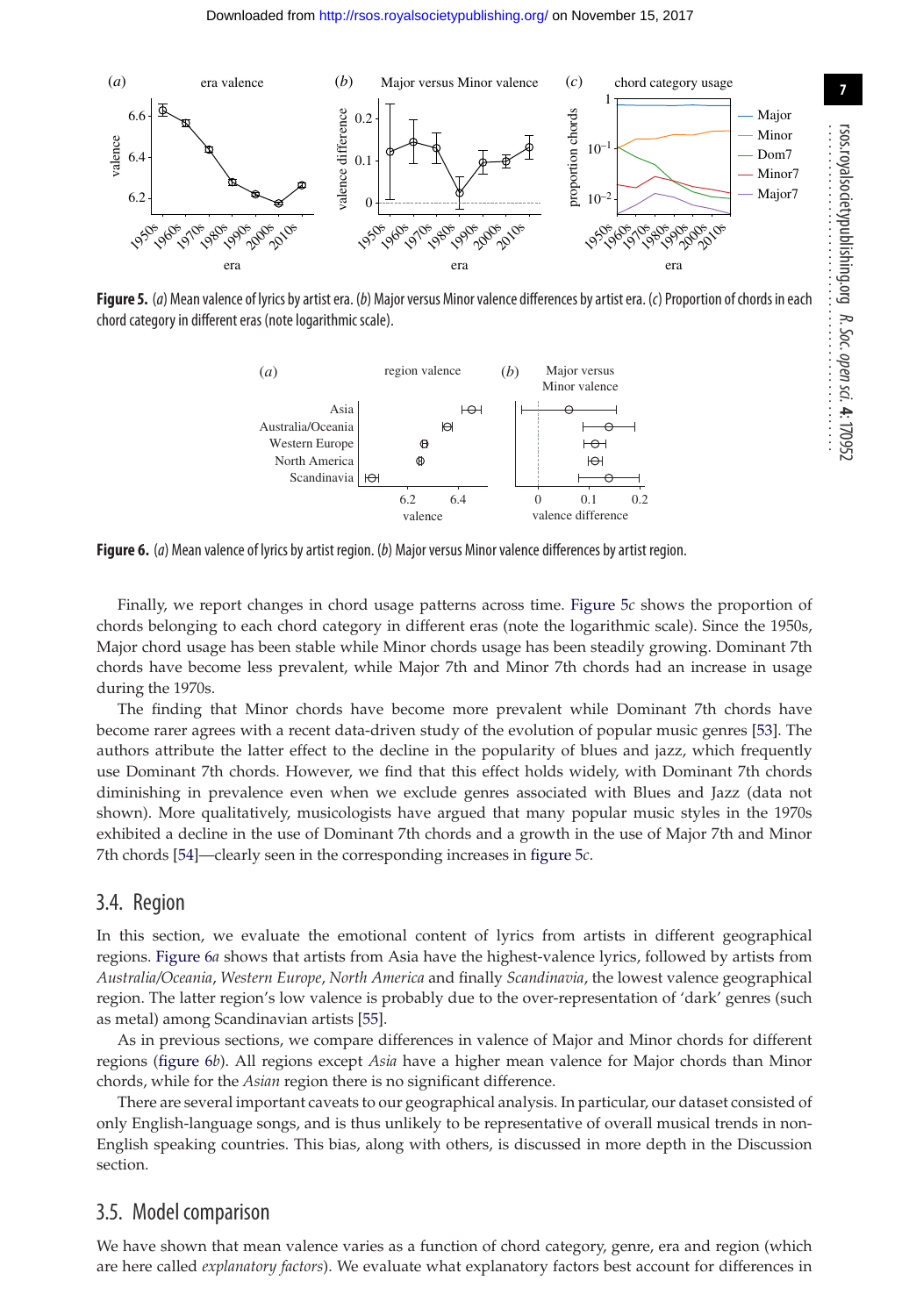<span id="page-7-0"></span>

**Figure 7.** (a) Per cent category, genre, era and region as categorical predictor variables. (b) AIC model selection scores for models that predict valence using different explanatory factors. The model that includes all explanatory factors is preferred.

valence scores. [Figure 7](#page-7-0)*a* shows the proportion of variance explained when using each factor in turn as a predictor of valence. This shows that genre explains most variation in valence, followed by era, chord category and finally region.

It is possible that variation in valence associated with some explanatory factors is in fact 'mediated' by other factors. For example, we found that mean valence declined from the 1950s era through the 2000s, confirming previous work [\[27\]](#page-9-13) that explained this decline by the growing popularity of 'dark' genres like *Metal* and *Punk* over time; this is an example in which valence variation over historical eras is argued to actually be attributable to variation in the popularities of different genres. As another example, it is possible that Minor chords are lower valence than Major chords because they are overexpressed in dark genres, rather than due to their inherent emotional content.

We investigate this effect using statistical model selection. For instance, if the valence variation over chord categories can be entirely attributed to genre (i.e. darker genres have more Minor chords), then model selection should prefer a model that contains only the genre explanatory factor to the one that contains both the genre and chord category explanatory factors.

We fit increasingly large models while computing their Akaike information criterion (AIC) scores, a model selection score (lower is better). As [figure 7](#page-7-0)*b* shows, the model that includes all four explanatory factors has the lowest AIC, suggesting that chord category, genre, era and region are all important factors for explaining valence variation.

# 4. Discussion

In this paper, we propose a novel data-driven method to uncover emotional valence associated with different chords as well as different geographical regions, historical eras and musical genres. We then apply it to a novel dataset of guitar tablatures extracted from [ultimate-guitar.com](http://ultimate-guitar.com) along with musical metadata provided by the Gracenote API. We use word shift graphs to characterize the meaning of chord categories as well as categories of lyrics.

We find that Major chords are associated with higher valence lyrics than Minor chords, consistent with the previous music perception studies that showed that Major chords evoke more positive emotional responses than Minor chords [\[50](#page-10-4)[–52](#page-10-5)[,56\]](#page-10-9). For an intuition regarding the magnitude of the difference, the mean valence of Minor chord lyrics is approximately 6.16 (e.g. the valence of the word 'people' in our sentiment dictionary), while the mean valence of Major chord lyrics is approximately 6.28 (e.g. the valence of the word 'community' in our sentiment dictionary). Interestingly, we also uncover that three types of 7th chords—Dominant 7ths, Major 7ths and Minor 7ths—have even higher valence than Major chords. This effect has not been deeply researched, except for one music perception study which reported that, in contrast to our findings, 7th chords evoke emotional responses intermediate in valence between Major and Minor chords [\[57\]](#page-10-10).

Significant variation exists in the lyrics associated with different geographical regions, musical genres and historical eras. For example, musical genres demonstrate an intuitive ranking when ordered by mean valence, ranging from low-valence *Punk* and *Metal* genres to high-valence *Religious* and *60s Rock* genres.

**8**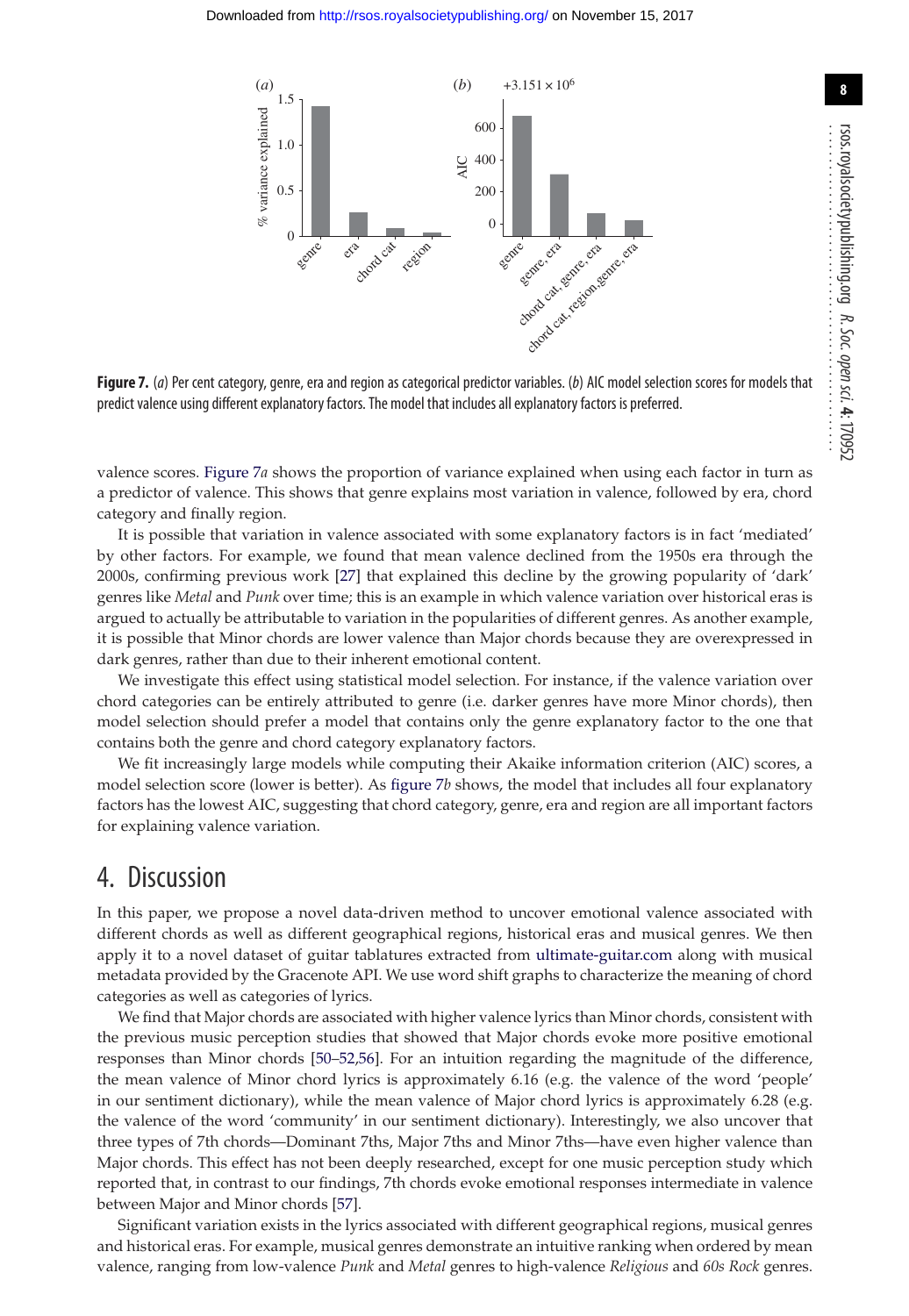We also found that sentiment declined over time from the 1950s until the 2000s. Both of these findings are consistent with the results of a previous study conducted using a different dataset and lexicon [\[27\]](#page-9-13). At the same time, we report a new finding that the trend in declining valence has reversed itself, with lyrics from the 2010s era having higher valence than those from the 2000s era. Finally, we perform an analysis of the variation of valence among geographical regions. We find that *Asia* has the highest valence while *Scandinavia* has the lowest (probably due to prevalence of 'dark' genres in that region).

We perform a novel data-driven analysis of the Major versus Minor distinction by measuring the *difference* between Major and Minor valence for different regions, genres and eras. All examined genres except *Contemporary R&B/Soul* exhibited higher Major chord valence than Minor chord. Interestingly, the largest differences of Major above Minor may indicate genres (*Classic R&B/Soul*, *Classic Country*, *Religious*, *60s Rock*) that are more musically 'traditional'. In terms of historical periods, we find that, unlike other eras, the 1980s era did not have a significant Major–Minor valence difference. This phenomenon calls for further investigation; one possibility is that it may be related to an important period of musical innovation in 1980s, which was recently reported in a data-driven study of musical evolution [\[53\]](#page-10-6). Finally, analysis of geographic variation indicates that songs from the *Asian* region—unlike those from other regions—do not show a significant difference in the valence of Major versus Minor chords. In fact, it is known in the musicological literature that the association of positive emotions with Major chords and negative emotions with Minor chords is culture-dependent, and that some Asian cultures do not display this association [\[58\]](#page-10-11). Our results may provide new supporting evidence of cultural variation in the emotional connotations of the Major/Minor distinction.

Finally, we evaluate how much of the variation in valence in our dataset is attributable to chord category, genre, era and region (we call these four types of attributes 'explanatory factors'). We find that genre is the most explanatory, followed by era, chord category and region. We use statistical model selection to evaluate whether certain explanatory factors 'mediate' the influence of others (an example of mediation would be if variation in valence of different eras is actually due to variation in the prevalence of different genres during those eras). We find that all four explanatory factors are important for explaining variation in valence; no explanatory factors totally mediate the effect of others.

Our approach has several limitations. First, the accuracy of tablature chord annotations may be limited because users are not generally professional musicians; for instance, more complex chords (e.g. dim or 11th) may be mis-transcribed as simpler chords. To deal with this, we analyse relatively basic chords— Major, Minor and 7ths—and, when there are multiple versions of a song, use tabs with the highest userassigned rating. Our manual inspection of a small sample of parsed tabs indicated acceptable quality, although a more systematic evaluation of the error rate can be performed using more extensive manual inspection of tabs by professional musicians.

There are also significant biases in our dataset. We only consider tablatures for songs entered by users of [ultimate-guitar.com,](http://ultimate-guitar.com) which is likely to be heavily biased towards North American and European users and songs. In addition, this dataset is restricted to songs playable by guitar, which selects for guitaroriented musical genres and may be biased toward emotional meanings tied to guitar-specific acoustic properties, such as the instrument's timbre. Furthermore, our dataset includes only English-language songs and is not likely to be a representative sample of popular music from non-English speaking regions. Thus, for example, the high valence of songs from *Asia* should not be taken as conclusive evidence that Asian popular music is overall happier than popular music in English-speaking countries. For this reason, the absence of a Major versus Minor chord distinction in *Asia* is speculative and requires significant further investigation.

Despite these limitations, we believe that our results reveal meaningful patterns of association between music and emotion at least in guitar-based English-language popular music, and show the potential of our novel data-driven methods. At the same time, applying these methods to other datasets—in particular those representative of other geographical regions, historical eras, instruments and musical styles—is of great interest for future work. Another promising direction for future work is to move the analysis of emotional content beyond single chords, since emotional meaning is likely to be more closely associated with melodies rather than individual chords. For this reason, we hope to extend our methodology to study chord progressions.

Data accessibility. The datasets generated during and/or analysed during this study are available in the Figshare repository, [https://doi.org/10.6084/m9.figshare.5413060.v1.](https://doi.org/10.6084/m9.figshare.5413060.v1) Code for performing the analysis and generating plots in this manuscript is available at [https://github.com/artemyk/chordsentiment.](https://github.com/artemyk/chordsentiment)

Authors' contributions. N.D. and Y.Y.A. conceived the idea of analysing the association between lyric sentiment and chord categories, while A.K. contributed the idea of analysing the variation of this association across genres, eras and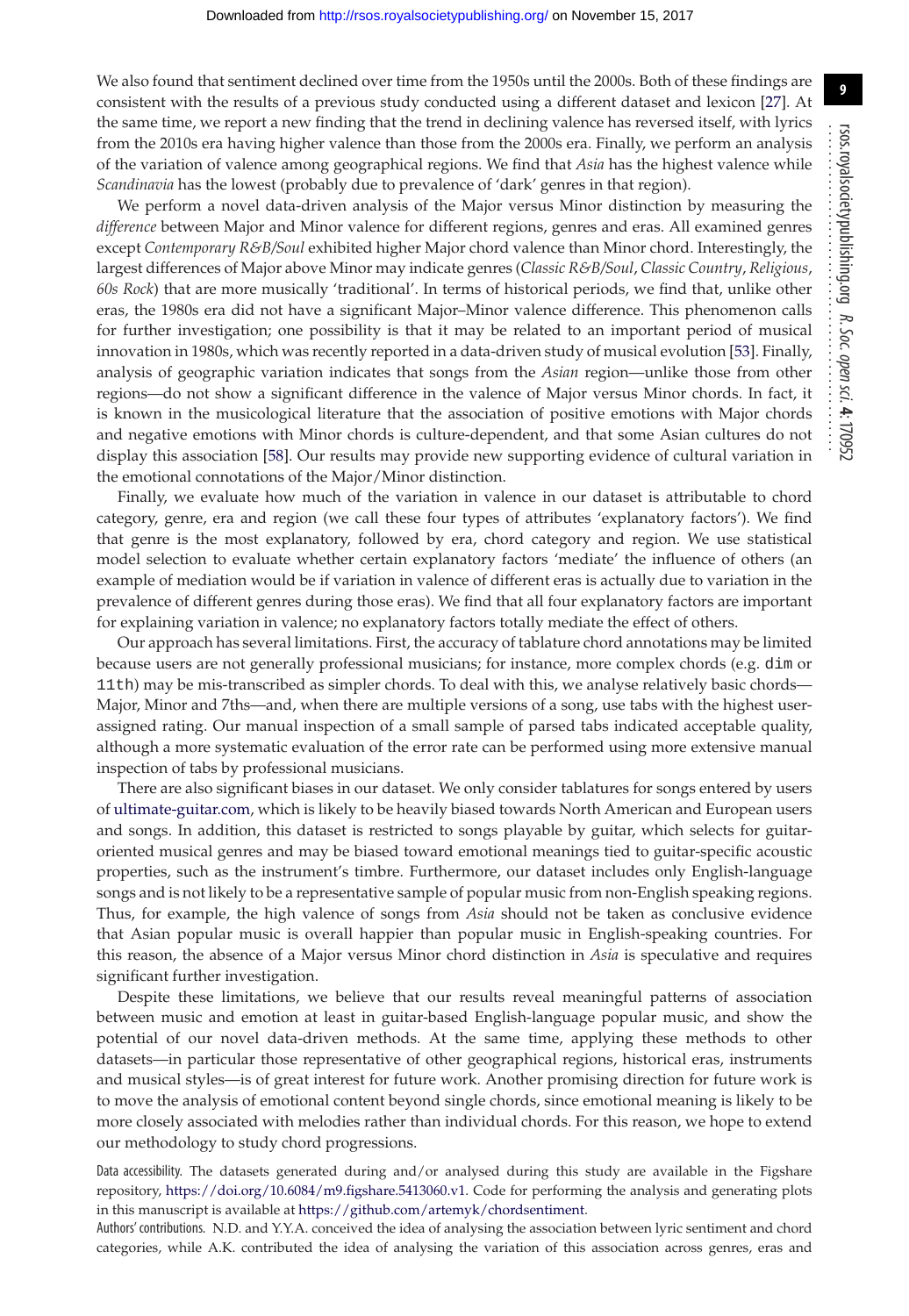**10**

regions. N.D. and A.K. downloaded and processed the dataset. All authors analysed the dataset and results. A.K. and N.D. prepared the initial draft of the manuscript. All authors reviewed and edited the manuscript. Competing interests. The authors declare no competing financial interests.

Funding. Y.Y.A thanks Microsoft Research for MSR Faculty Fellowship.

Acknowledgements. We thank Rob Goldstone, Christopher Raphael, Peter Miksza, Daphne Tan and Gretchen Horlacher for helpful discussions and comments.

# References

- <span id="page-9-0"></span>1. Meyer LB. 1961 Emotion and meaning in music. Chicago, IL: University of Chicago Press.
- 2. Dainow E. 1977 Physical effects and motor responses to music. J. Res. Music Educ.**25**, 211–221. [\(doi:10.2307/3345305\)](http://dx.doi.org/doi:10.2307/3345305)
- 3. Garrido S, Schubert E. 2011 Individual differences in the enjoyment of negative emotion in music: a literature review and experiment. Music Percept. Interdiscip. J.**28**, 279–296. [\(doi:10.1525/mp.2011.](http://dx.doi.org/doi:10.1525/mp.2011.28.3.279) [28.3.279\)](http://dx.doi.org/doi:10.1525/mp.2011.28.3.279)
- 4. Cross I. 2001 Music, cognition, culture, and evolution. Ann. N. Y. Acad. Sci. **930**, 28–42. [\(doi:10.1111/j.1749-6632.2001.tb05723.x\)](http://dx.doi.org/doi:10.1111/j.1749-6632.2001.tb05723.x)
- <span id="page-9-1"></span>5. Zentner M, Grandjean D, Scherer KR. 2008 Emotions evoked by the sound of music: characterization, classification, and measurement. Emotion **8**, 494–521. [\(doi:10.1037/1528-3542.](http://dx.doi.org/doi:10.1037/1528-3542.8.4.494) [8.4.494\)](http://dx.doi.org/doi:10.1037/1528-3542.8.4.494)
- <span id="page-9-2"></span>6. Wallin N, Merker B, Brown S. 2001 The origins of music. A Bradford book. Cambridge, MA: MIT Press.
- <span id="page-9-3"></span>7. Fauvel J, Flood R, Wilson R. 2003 Music and mathematics: from Pythagoras to fractals. Oxford, UK: Oxford University Press.
- 8. Tymoczko D. 2006 The geometry of musical chords. Science**313**, 72–74. [\(doi:10.1126/science.1126287\)](http://dx.doi.org/doi:10.1126/science.1126287)
- 9. Callender C, Quinn I, Tymoczko D. 2008 Generalized voice-leading spaces. Science 320, 346-348. [\(doi:10.1126/science.1153021\)](http://dx.doi.org/doi:10.1126/science.1153021)
- <span id="page-9-4"></span>10. Helmholtz HL. 2009 On the sensations of tone as a physiological basis for the theory of music. Cambridge, UK: Cambridge University Press.
- <span id="page-9-5"></span>11. Hunter PG, Schellenberg EG. 2010 Music and emotion. Music Percept.**36**, 129–164.
- 12. Juslin PN, Västfjäll D. 2008 Emotional responses to music: the need to consider underlying mechanisms. Behav. Brain Sci.**31**, 559–575. [\(doi:10.1017/S0140525X08005293\)](http://dx.doi.org/doi:10.1017/S0140525X08005293)
- <span id="page-9-6"></span>13. Eerola T, Vuoskoski JK. 2013 A review of music and emotion studies: approaches, emotion models, and stimuli. Music Percept. Interdiscip. J.**30**, 307–340. [\(doi:10.1525/mp.2012.30.3.307\)](http://dx.doi.org/doi:10.1525/mp.2012.30.3.307)
- <span id="page-9-7"></span>14. International Music Score Library Project. See [http://imslp.org.](http://imslp.org)
- 15. last.fm. See [http://last.fm.](http://last.fm)
- 16. Bertin-Mahieux T, Ellis DPW, Whitman B, Lamere P. 2011 The million song dataset. In Proc. of the 12th Int. Society for Music Information Retrieval Conf. (ISMIR2011), Miami, FL, 24–28 October. International Society for Music Information Retrieval.
- 17. Huron D. 2002 Music information processing using the Humdrum Toolkit: concepts, examples, and lessons.Comput. Music J.**26**, 11–26. [\(doi:10.1162/](http://dx.doi.org/doi:10.1162/014892602760137158) [014892602760137158\)](http://dx.doi.org/doi:10.1162/014892602760137158)
- <span id="page-9-25"></span>18. ULTIMATE GUITAR TABS. See [http://ultimate](http://ultimate-guitar.com)[guitar.com.](http://ultimate-guitar.com)
- <span id="page-9-9"></span><span id="page-9-8"></span>19. Gracenote. See [http://gracenote.com.](http://gracenote.com)
- 20. Downie JS. 2008 The music information retrieval evaluation exchange (2005–2007): a window into

music information retrieval research. Acoust. Sci. Technol.**29**, 247–255. [\(doi:10.1250/ast.29.247\)](http://dx.doi.org/doi:10.1250/ast.29.247)

- 21. Kim YE, Schmidt EM, Migneco R, Morton OG, Richardson P, Scott J, Speck JA, Turnbull D. 2010 Emotion recognition: a state of the art review. In 11th Int. Society for Music Information and Retrieval Conf., Utrecht, The Netherlands, 9–13 August. International Society for Music Information **Retrieval**
- <span id="page-9-10"></span>22. Yang YH, Chen HH. 2012 Machine recognition of music emotion: a review. ACM Trans. Intell. Syst. Technol.**3**, 40. [\(doi:10.1145/2168752.2168754\)](http://dx.doi.org/doi:10.1145/2168752.2168754)
- <span id="page-9-11"></span>23. Pang B, Lee L. 2008 Opinion mining and sentiment analysis.Found. Trends Inf. Retr.**2**, 1–135. [\(doi:10.1561/1500000011\)](http://dx.doi.org/doi:10.1561/1500000011)
- <span id="page-9-21"></span>24. Dodds PS, Harris KD, Kloumann IM, Bliss CA, Danforth CM. 2011 Temporal patterns of happiness and information in a global social network: hedonometrics and Twitter. PLoS ONE 6, e26752. [\(doi:10.1371/journal.pone.0026752\)](http://dx.doi.org/doi:10.1371/journal.pone.0026752)
- 25. Liu B. 2012 Sentiment analysis and opinion mining. Synth. Lect. Hum. Lang. Technol.**5**, 1–167. [\(doi:10.2200/S00416ED1V01Y201204HLT016\)](http://dx.doi.org/doi:10.2200/S00416ED1V01Y201204HLT016)
- <span id="page-9-12"></span>26. Gonçalves P, Araújo M, Benevenuto F, Cha M. 2013 Comparing and combining sentiment analysis methods. In Proc. of the 1st ACM Conf. on Online Social Networks, Boston, MA, 7–8 October, pp. 27–38. ACM.
- <span id="page-9-13"></span>27. Dodds PS, Danforth CM. 2010 Measuring the happiness of large-scale written expression: songs, blogs, and presidents. Journal of Happiness Studies**11**, 441–456. [\(doi:10.1007/s10902-009-9150-9\)](http://dx.doi.org/doi:10.1007/s10902-009-9150-9)
- <span id="page-9-14"></span>28. DeWall CN, Pond Jr RS, Campbell WK, Twenge JM. 2011 Tuning in to psychological change: linguistic markers of psychological traits and emotions over time in popular US song lyrics. Psychol. Aesthet. Creat. Arts**5**, 200–207. [\(doi:10.1037/a0023195\)](http://dx.doi.org/doi:10.1037/a0023195)
- <span id="page-9-15"></span>29. Yang D, Lee WS. 2004 Disambiguating music emotion using software agents. In ISMIR, Barcelona, Spain, 10–14 October, vol. 4, pp. 218–223. International Society for Music Information Retrieval.
- 30. Yang YH, Lin YC, Cheng HT, Liao IB, Ho YC, Chen HH. 2008 Toward multi-modal music emotion classification. In Advances in Multimedia Information Processing-PCM 2008, Tainan, Taiwan, 9–13 December, pp. 70–79. Springer.
- 31. Laurier C, Grivolla J, Herrera P. 2008 Multimodal music mood classification using audio and lyrics. In 7th Int. Conf. on Machine Learning and Applications, 2008. ICMLA'08, San Diego, CA, 11–13 December, pp. 688–693. IEEE.
- 32. Hu X, Downie JS, Ehmann AF. 2009 Lyric text mining in music mood classification. Am. Music 183, 2-209.
- 33. Van Zaanen M, Kanters P. 2010 Automatic mood classification using TF\* IDF based on lyrics. In ISMIR, pp. 75–80.
- <span id="page-9-16"></span>34. Mihalcea R, Strapparava C. 2012 Lyrics, music, and emotions. In Proc. of the 2012 Joint Conf. on Empirical Methods in Natural Language Processing and Computational Natural Language Learning, EMNLP-CoNLL '12, pp. 590–599. Stroudsburg, PA, USA: Association for Computational Linguistics.
- <span id="page-9-17"></span>35. Schuller B, Dorfner J, Rigoll G. 2010 Determination of nonprototypical valence and arousal in popular music: features and performances. EURASIP J. Audio Speech Music Process.**2010**, 5. [\(doi:10.1155/2010/](http://dx.doi.org/doi:10.1155/2010/735854) [735854\)](http://dx.doi.org/doi:10.1155/2010/735854)
- <span id="page-9-18"></span>36. Turnbull DR, Barrington L, Lanckriet G, Yazdani M. 2009 Combining audio content and social context for semantic music discovery. In Proc. of the 32nd Int. ACM SIGIR Conf. on Research and Development in Information Retrieval, Boston, MA, 19–23 July, pp. 387–394. ACM.
- <span id="page-9-19"></span>37. Bischoff K, Firan CS, Paiu R, Nejdl W, Laurier C, Sordo M. 2009 Music mood and theme classification: a hybrid approach. In ISMIR, Kobe, Japan, 26–30 October, pp. 657–662. International Society for Music Information Retrieval.
- <span id="page-9-20"></span>38. O'Hara T, Schüler N, Lu Y, Tamir D. 2012 Inferring chord sequence meanings via lyrics: process and evaluation. In ISMIR, Porto, Portugal, 8–12 October, pp. 463–468. International Society for Music Information Retrieval.
- <span id="page-9-22"></span>39. Bradley MM, Lang PJ. 1999 Affective norms for English words (ANEW): instruction manual and affective ratings. Technical Report **Citeseer**
- <span id="page-9-23"></span>40. Bliss CA, Kloumann IM, Harris KD, Danforth CM, Dodds PS. 2012 Twitter reciprocal reply networks exhibit assortativity with respect to happiness. J. Comput. Sci.**3**, 388–397. [\(doi:10.1016/j.jocs.](http://dx.doi.org/doi:10.1016/j.jocs.2012.05.001) [2012.05.001\)](http://dx.doi.org/doi:10.1016/j.jocs.2012.05.001)
- <span id="page-9-28"></span>41. Mitchell L, Frank MR, Harris KD, Dodds PS, Danforth CM. 2013 The geography of happiness: connecting Twitter sentiment and expression, demographics, and objective characteristics of place.PLoS ONE **8**, e64417. [\(doi:10.1371/journal.pone.0064417\)](http://dx.doi.org/doi:10.1371/journal.pone.0064417)
- 42. Kloumann IM, Danforth CM, Harris KD, Bliss CA, Dodds PS. 2012 Positivity of the English language. PLoS ONE **7**, e29484. [\(doi:10.1371/journal.pone.](http://dx.doi.org/doi:10.1371/journal.pone.0029484) [0029484\)](http://dx.doi.org/doi:10.1371/journal.pone.0029484)
- <span id="page-9-24"></span>43. Frank MR, Mitchell L, Dodds PS, Danforth CM. 2013 Happiness and the patterns of life: a study of geolocated tweets.Sci. Rep.**3**, 2625. [\(doi:10.1038/](http://dx.doi.org/doi:10.1038/srep02625) [srep02625\)](http://dx.doi.org/doi:10.1038/srep02625)
- <span id="page-9-26"></span>44. SIL-International English Wordlists. See [http://](http://www-01.sil.org/linguistics/wordlists/english/wordlist/wordsEn.txt) [www-01.sil.org/linguistics/wordlists/english/](http://www-01.sil.org/linguistics/wordlists/english/wordlist/wordsEn.txt) [wordlist/wordsEn.txt.](http://www-01.sil.org/linguistics/wordlists/english/wordlist/wordsEn.txt)
- <span id="page-9-27"></span>45. Danilak M. 2014 langdetect: Language detection library ported from Google's language detection. See <https://pypi.python.org/pypi/langdetect/> (accessed 19 January 2015).